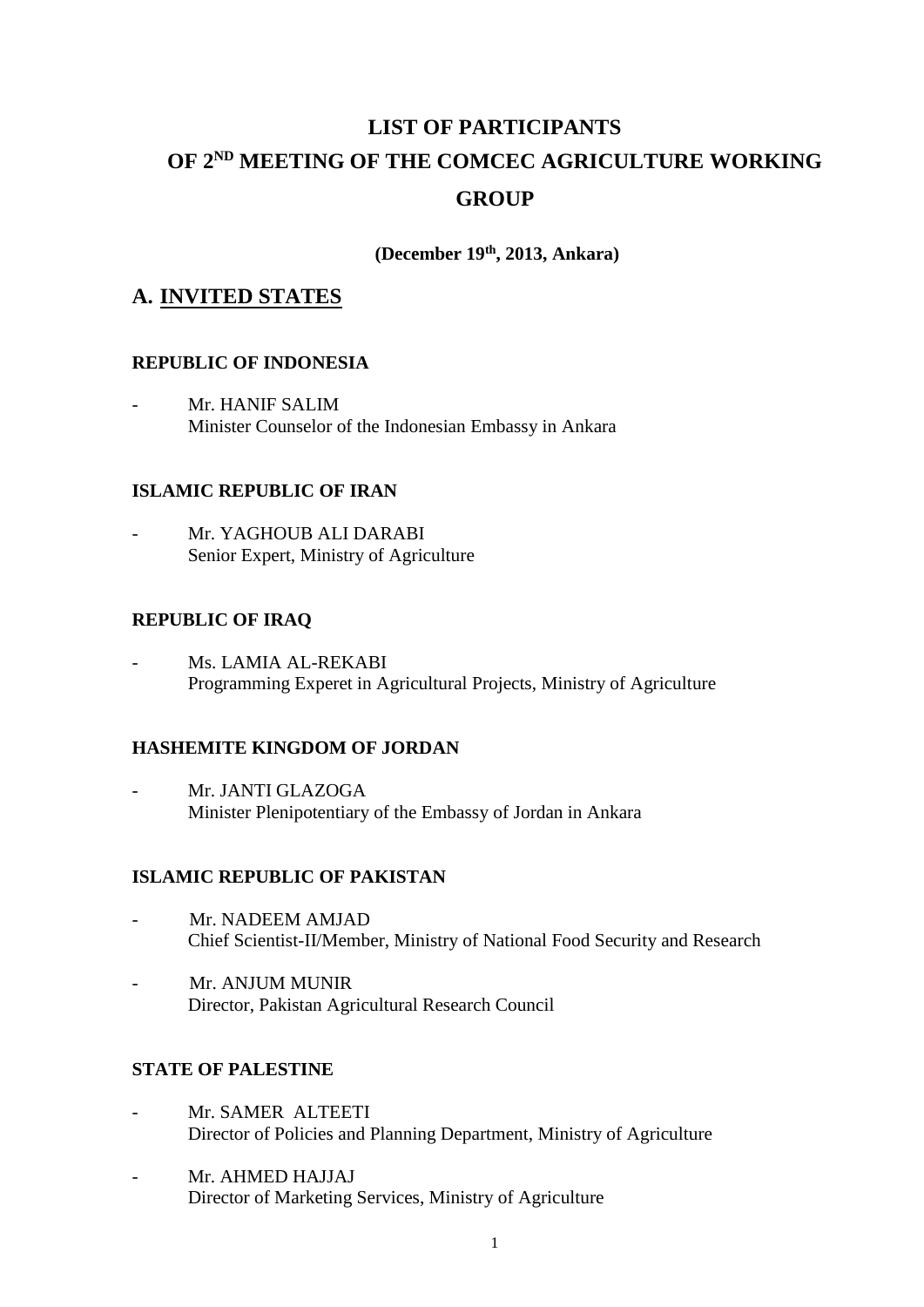#### **KINGDOM OF SAUDI ARABIA**

- Dr. SAAD BIN ABDULLAH KHALIL ESA Director, King Abdullah Initative for Agricultural Investment Abroad, Ministry of Agriculture
- Mr. MOSLEH AL-GHAMDI Director General of Economic Research and Statistics Department, Ministry of Agriculture

#### **REPUBLIC OF TUNISIA**

Mr. BECHIR OUNISSI Partnership Department Manager, Agricultural Investment Promotion Agency (APIA)

#### **REPUBLIC OF TURKEY**

- Doç. Dr. MASUM BURAK Director General , Ministry of Food, Agriculture and Livestock
- Dr. KENAN YALVAÇ Director General , Ministry of Food, Agriculture and Livestock
- Dr. METİN TÜRKER Deputy Director General , Ministry of Food, Agriculture and Livestock
- Dr. NEVZAT BİRİŞİK Deputy Director General , Ministry of Food, Agriculture and Livestock
- Ms. DENİZ BERBER Head of Department, Ministry of Food, Agriculture and Livestock
- Mr. Bülent SÖNMEZ Head of Department, Ministry of Food, Agriculture and Livestock
- Dr. ABDULLAH AHMET ANTALYALI Head of Department, Ministry of Food, Agriculture and Livestock
- Dr. BARAN KENAN POLAT Head of Section, Ministry of Food, Agriculture and Livestock
- Mr. KERAMETTİN DURSUN Press and Public Relations Manager, Ministry of Food, Agriculture and Livestock
- Mr. RIFAT ŞAHİN Head of Section, Ministry of Food, Agriculture and Livestock
- Mr. ADNAN HORAN Coordinator, Ministry of Food, Agriculture and Livestock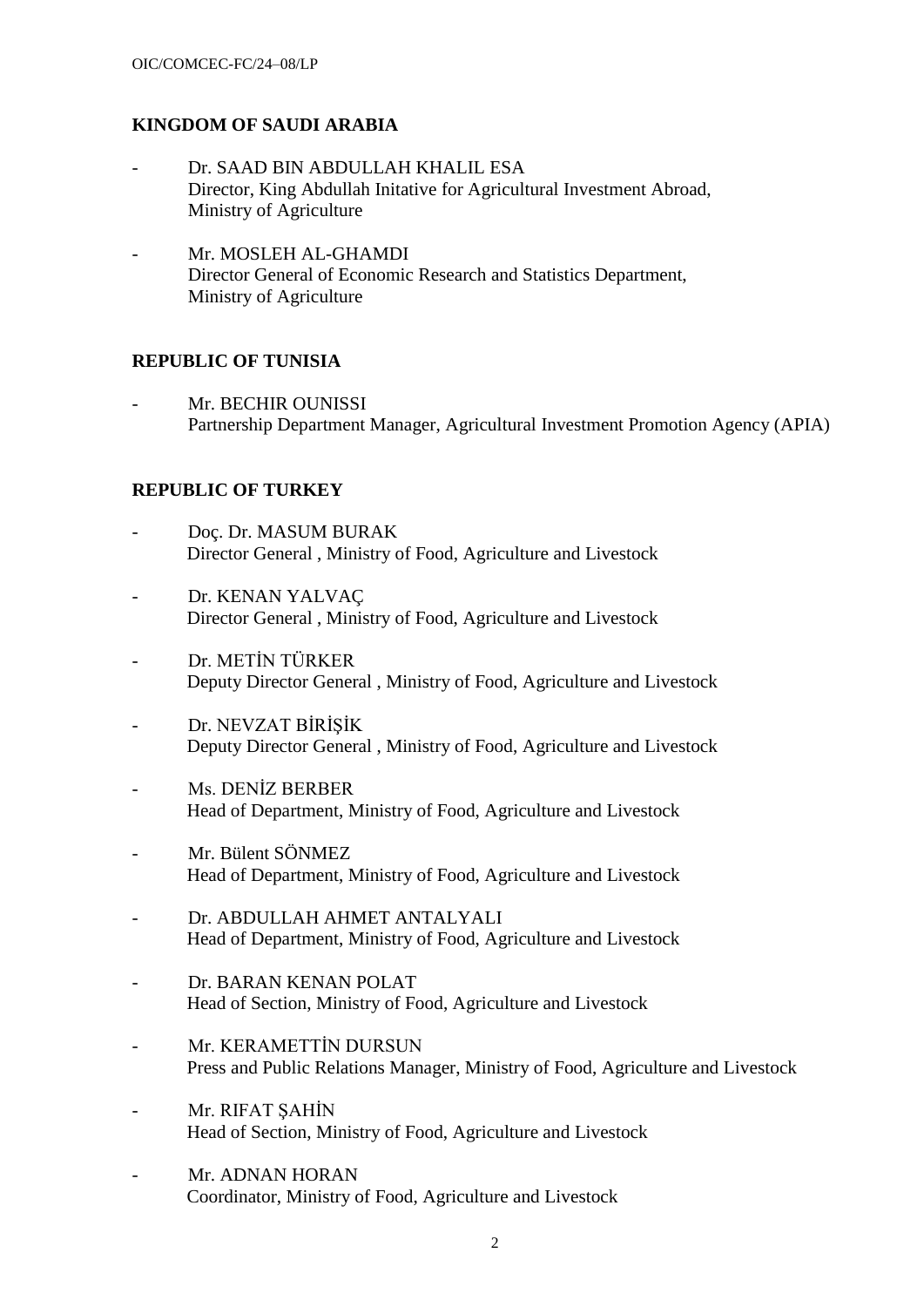- Dr. UFUK BAĞCI Engineer, Ministry of Food, Agriculture and Livestock
- Mr. CAN DEVİN İCEL Expert, Ministry of Food, Agriculture and Livestock
- Mr. ÖMER ÖZEL. Expert, Ministry of Food, Agriculture and Livestock
- Mr. ERSİN DİLBER Expert, Ministry of Food, Agriculture and Livestock
- Mr. M. FATİH AKTAY Expert, Ministry of Food, Agriculture and Livestock
- Ms. ESRA ÇALIŞKAN Food Engineer, Ministry of Food, Agriculture and Livestock
- Mr. KÜRSAT ALBAYRAK Veterinarian, Ministry of Food, Agriculture and Livestock
- Mr. SUAT AKGÜL Coordinator, Ministry of Food, Agriculture and Livestock
- Ms. GÜLSER FİDANCI Senior Agriculture Officer, Ministry of Food, Agriculture and Livestock
- Mr. TUNÇ DENİZ ŞENSOY Engineer, Ministry of Food, Agriculture and Livestock
- Mr. TEOMAN YAĞLI Engineer, Ministry of Food, Agriculture and Livestock
- Mr. İLKER MANYAZ Director of Working Group on Externally Financed Projects, Ministry of Food, Agriculture and Livestock
- Mr. YUSUF YILDIRIM Engineer, Ministry of Food, Agriculture and Livestock
- Mr. FERHAT SENEL Deputy Director General, GÜBRETAŞ
- Mr. ALİ BARUTCUOĞLU Office Manager, GÜBRETAŞ

#### **REPUBLIC OF UGANDA**

- Dr. CHARLES P. MUKAMA Senior Veterinary Inspector, Ministry of Food, Agriculture, Animal Industry and Fisheries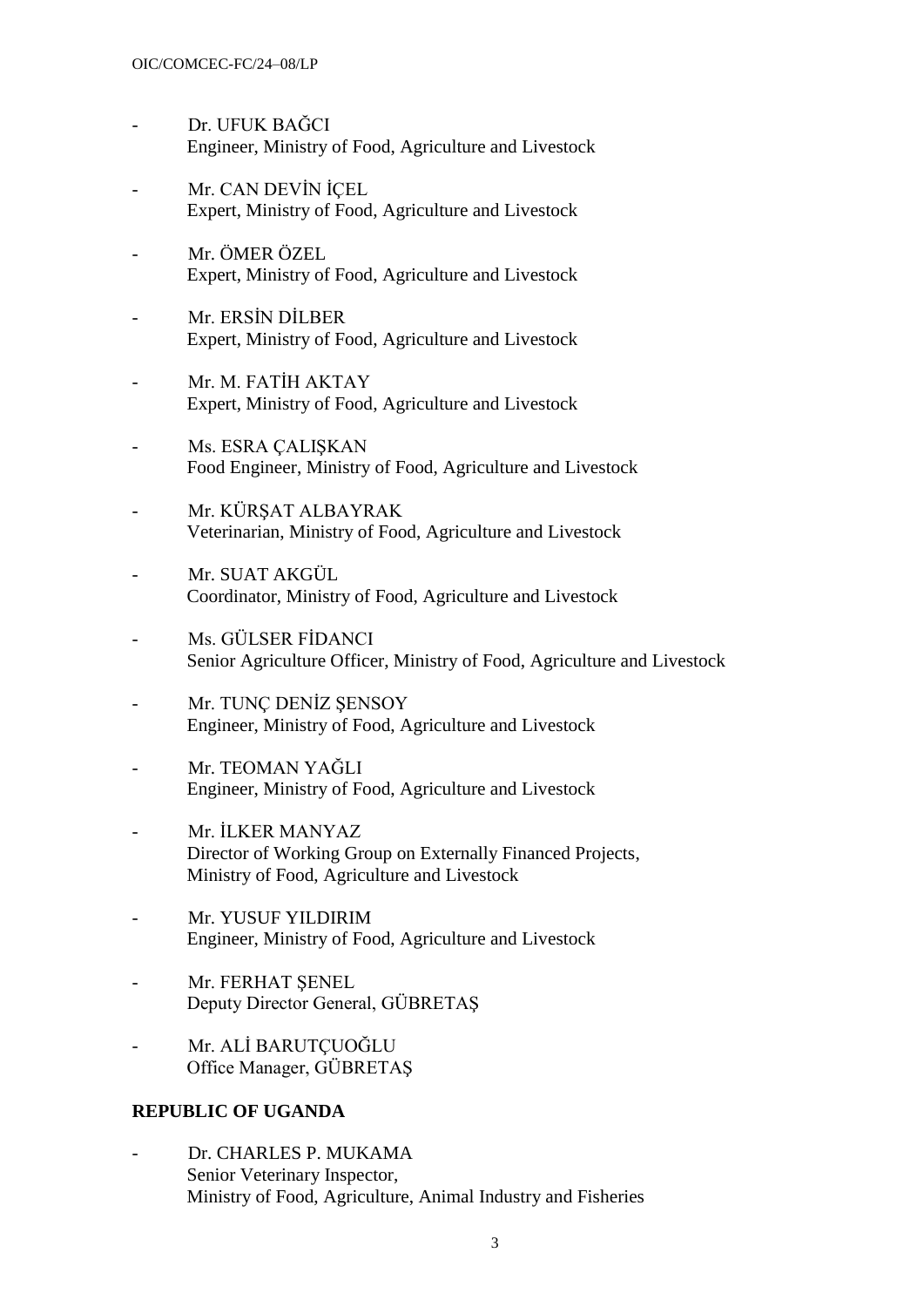## **GUEST**

- Mr. MATTHIJS FREDERIK WEEINK President APAC, Investment Consulting Associates (ICA)
- Mr. CHARLES KRAKOFF Senior Associate, Investment Consulting Associates (ICA)
- Dr. HAYRİ DENİZ Director of Overseas Investments and International Relations, Kılıç Holding
- Mr. OĞUZHAN AKYILDIRIM Researcher
- Mr. BAYRAM SAMET ŞAHİN Researcher
- Prof. Dr. HALUK KASNAKOĞLU Researcher

# **B. INVITED INSTITUTIONS**

## **STATISTICAL, ECONOMIC AND SOCIAL RESEARCH AND TRAINING CENTER FOR ISLAMIC COUNTRIES (SESRIC)**

- Mr. MAZHAR HUSSAIN Senior Researcher

# **C. COMCEC COORDINATION OFFICE**

- Mr. METİN EKER Director General, Head of COMCEC Coordination Office
- Mr. MUSTAFA TEKİN Head of Department
- Mr. SELÇUK KOÇ Head of Department
- Dr. TAYLAN KIYMAZ Head of Department
- Mr. HAKAN GÜNLÜ Expert, Drafting
- Mr. DENİZ GÖLE Expert, Drafting